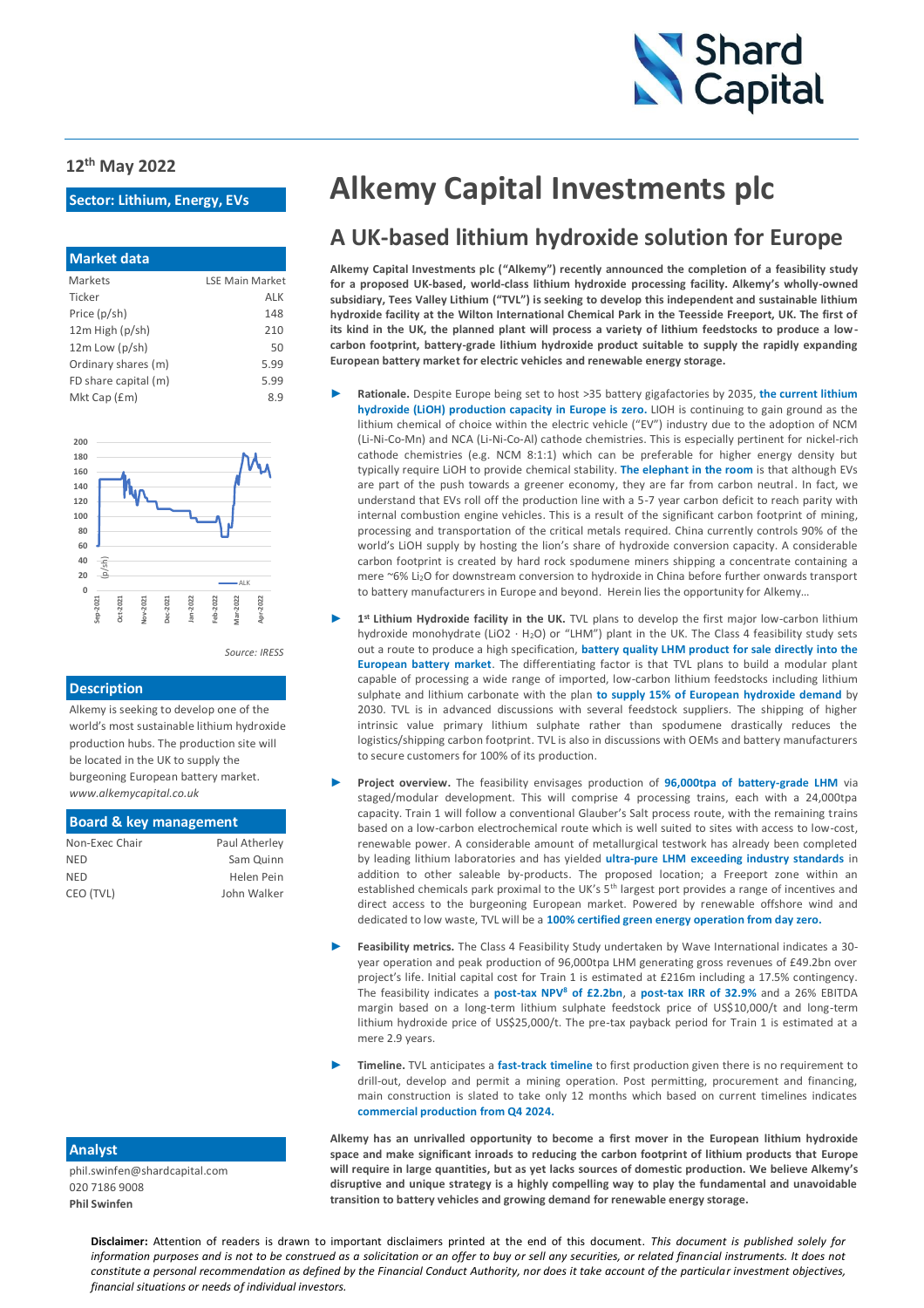

*Figure 1 - Timeline and development milestones to first commercial production of lithium hydroxide in Q4 2024* DEVELOPMENT SCHEDULE FOR 96,000 TPA **LITHIUM HYDROXIDE** 2022  $\overline{2023}$  $\overline{2024}$  $\overline{2025}$  $\overline{2026}$  $Q2$   $Q3$  $\overline{Q4}$  $Q2 \mid Q3$  $Q2$   $Q3$  $Q1$   $Q2$  $Q2$   $Q3$   $Q4$  $\overline{Q1}$  $\overline{Q_1}$  $Q4$  $Q1$  $Q4$  $Q<sub>1</sub>$ LAND Wilton International<br>Exclusivity Agreement Planning Approval ENGINEERING Feasibility FEED Glauber's Salt Route  $FID$ FID FEED Electrochemical Route **PROCUREMENT**<br>plant ready for 96K to man Glauber's Salt Route Electrochemical Route **CONSTRUCTION** Glauber's Salt Route Electrochemical Route **COMMISSIONING** Glauber's Salt Route Electrochemical Route **TVL** *Source: Alkemy Capital Investments plc, Class 4 Feasibility Study*



*Figure 2 - Image of the proposed processing facility at the Wilton International Chemical Park, Teesside Freeport, UK*

*Source: Alkemy Capital Investments plc, Class 4 Feasibility Study*